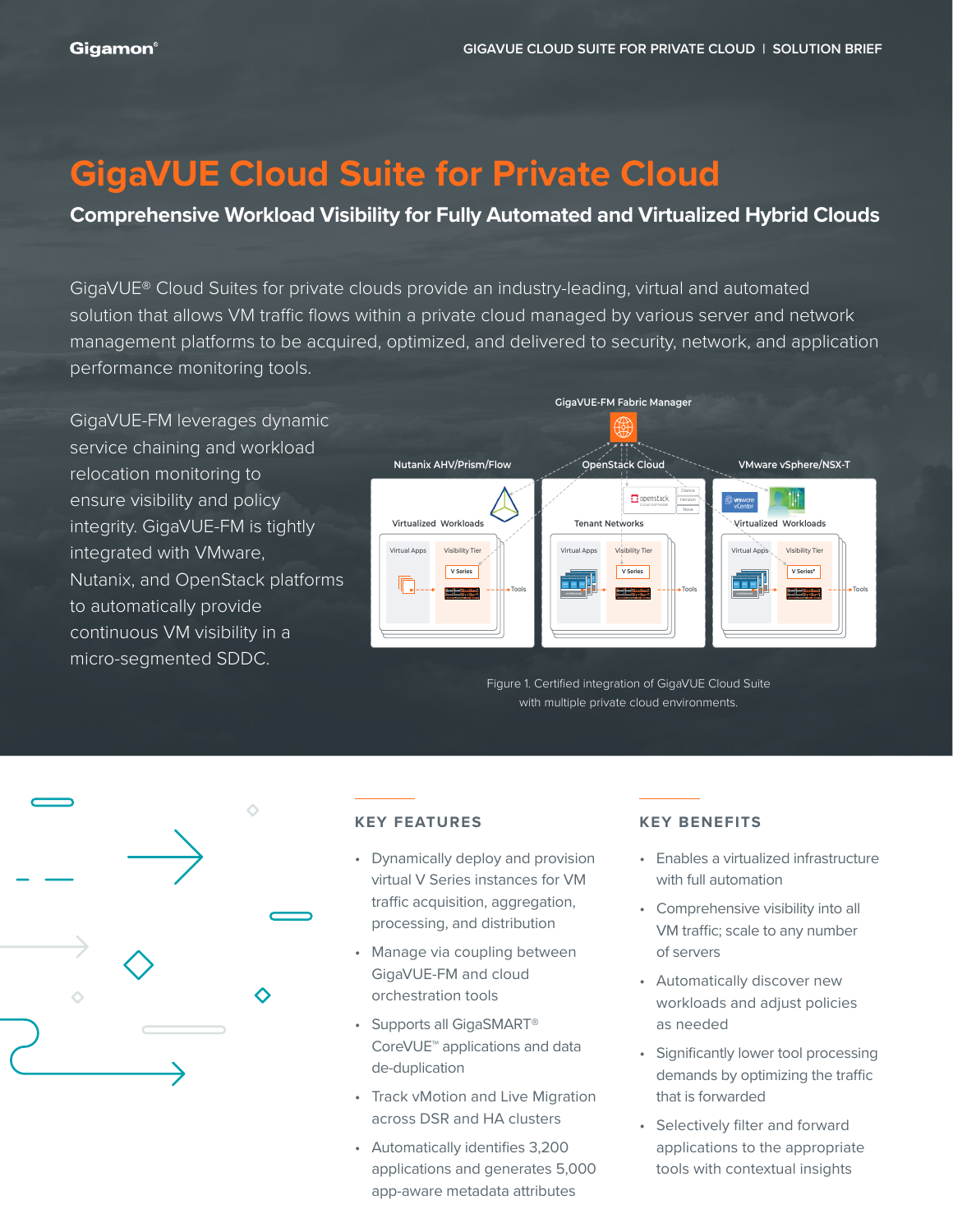### **Virtualized Datacenter Traffic Keeps Growing**

With the migration of applications to virtual servers, the shift to virtualized private cloud infrastructures, fully automated environments, and today's modular and distributed application architectures, more and more application traffic never hits the physical network.

While solutions for virtual machine (VM) monitoring are well developed, they focus on server status with available CPU, memory, storage, and overall North-South network bandwidth. Very little insight into VM-to-VM traffic is being offered by legacy VM monitoring tools.

With exponential growth in virtualized traffic within the datacenter, a challenge for a centralized monitoring infrastructure is accessing East-West virtual traffic for application, network, and security analysis and eliminating any blind spots in enterprise private clouds or service-provider NFV deployments. Only Gigamon provides application layer traffic visibility solutions for virtual workloads in environments based on:

- VMware: ESXi, vCenter, and NSX-T
- Nutanix: Prism and Flow
- OpenStack
- Multi-tenant hybrid clouds

## **Key Considerations**

IT, cloud, and security architects are responsible for addressing the following questions before successfully deploying applications in virtual machines with private cloud vendor server management and network virtualization tool suites to ensure the optimal traffic is processed and appropriately distributed:

- What visibility fabrics will support a completely virtualized datacenter design with full automation?
- How can I get visibility into VM traffic as VMs are ephemeral and constantly in motion?
- Can I ensure scalable visibility as deployed apps grow and can span numerous VMs each?
- Is there a way to automate the configured policies across thousands of VMs in real time?
- How do I detect and respond to security or network anomalies when deploying virtualized apps?
- Are there efficient ways to consolidate network traffic flows to security and monitoring tools?
- Do you have visibility into the applications running to stop rogue apps, filter out irrelevant content, and generate advanced L4–L7 metadata attributes?

Not addressing these considerations slows down the transition to VM-based applications, limits the use of datacenter automation, and leaves the organization vulnerable to potential security breaches.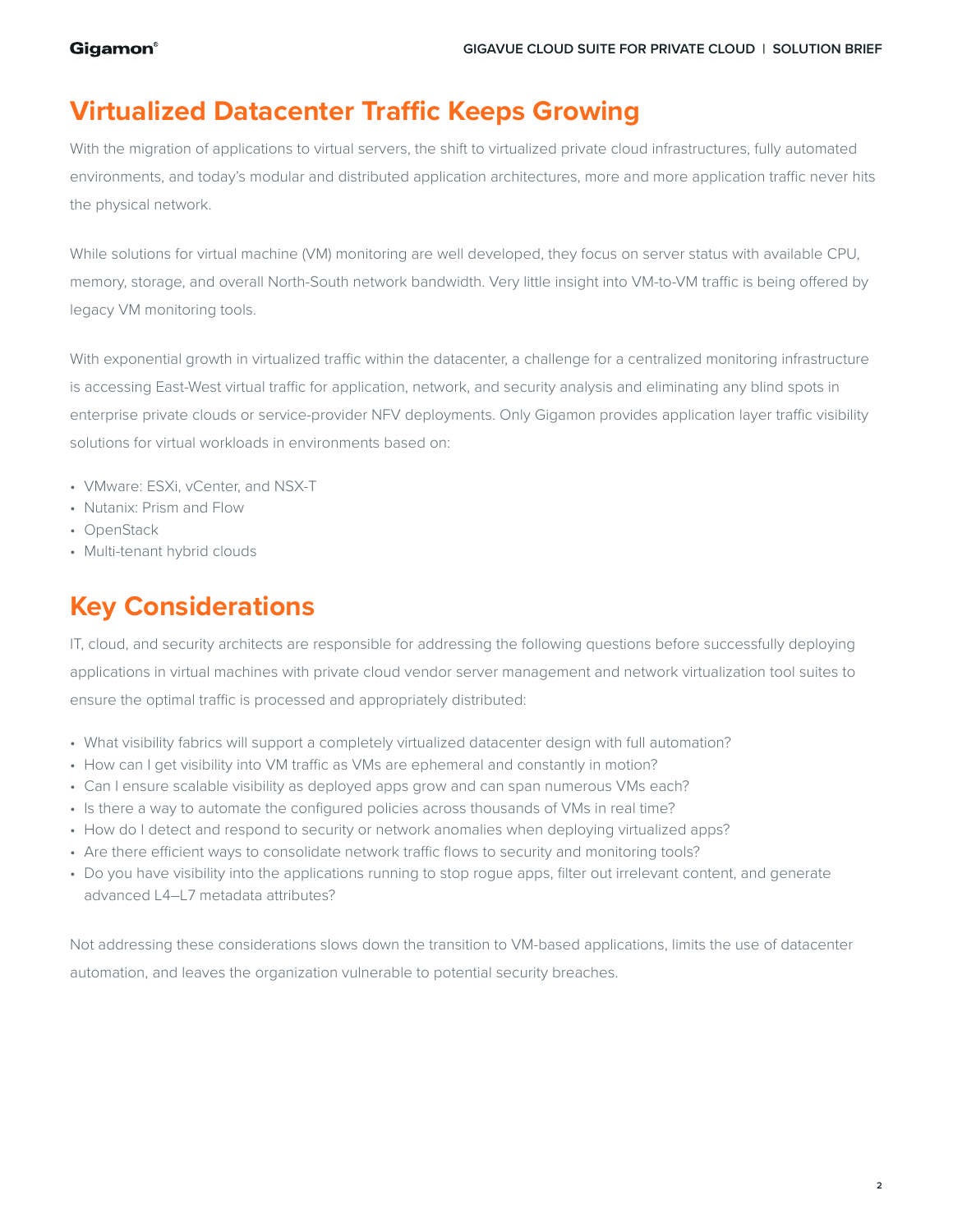#### **THE SOLUTION**

GigaVUE Cloud Suites for private cloud support virtualized environments and tight integration with orchestration tools to deliver intelligent network traffic visibility for workloads running in VMs, on-premises, or in private cloud environments.

These solutions, dedicated to specific private cloud environments for VMware, Nutanix, and OpenStack enable increased security, operational efficiency, and it scales across an unlimited number of VMs to:

- Optimize traffic processing and distribution
- Leverage GigaSMART CoreVUE and data de-duplication applications to dramatically reduce traffic loads
- Attain insights into thousands of applications running in the network with application-aware metadata

GigaVUE Cloud Suite for private clouds consists of three key components:

- Traffic acquisition and partial processing using either virtual TAPs (G-vTAP VMs) or, for VMware deployments, virtual V Series instances that optionally fully process and distribute traffic to tools
- Traffic aggregation, intelligence, and distribution using either virtual V Series and/or GigaVUE HC Series physical appliances
- Centralized orchestration and management using GigaVUE-FM with certified interoperability with multiple orchestration tool suites



Figure 2: Straightforward seven-step process for provisioning, configuration, and monitoring.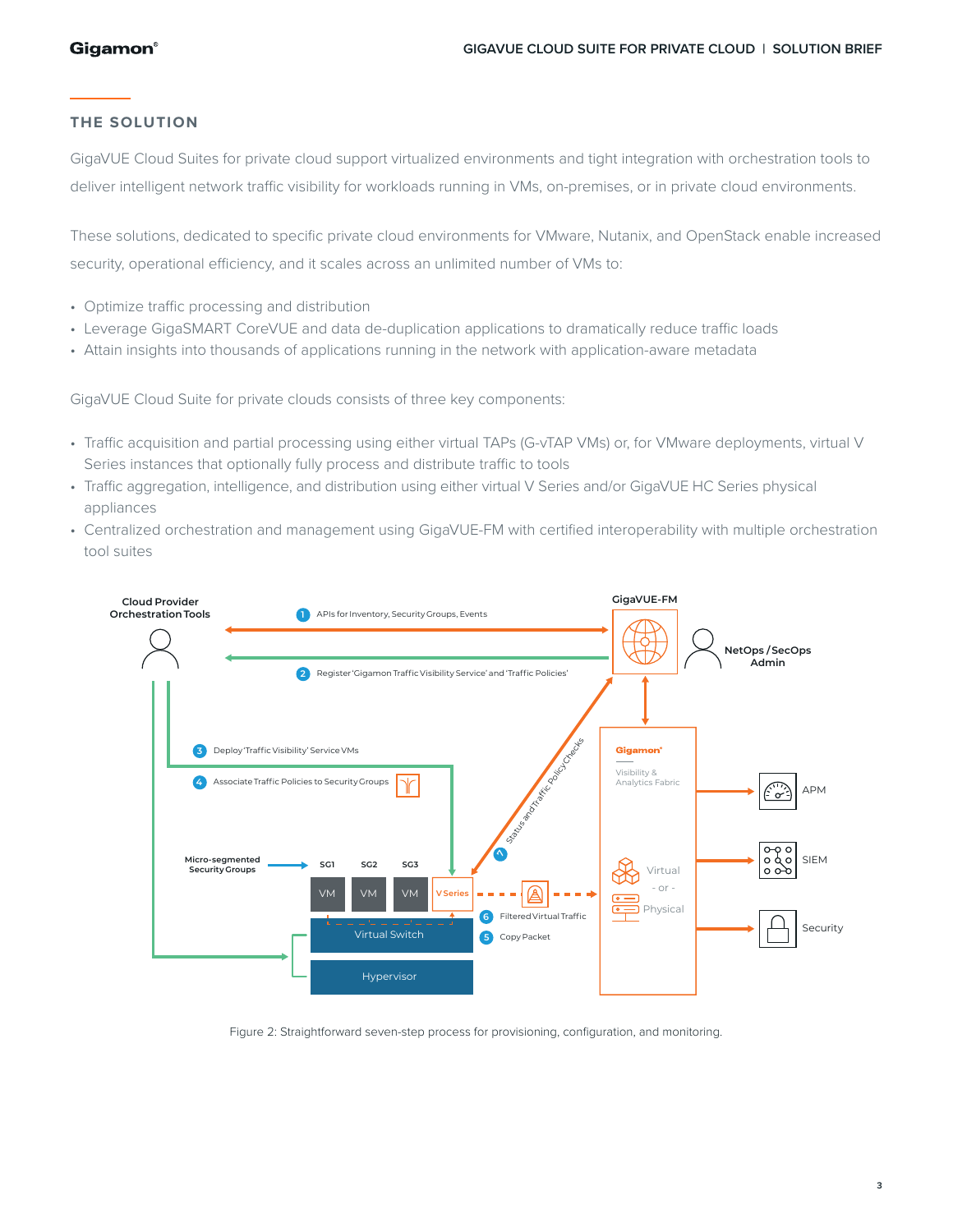#### **GigaVUE V Series: Traffic Acquisition**

**For traffic acquisition, light-footprint virtualized G-vTAP VMs or V Series instances are deployed as a guest VM on each hypervisor. They receive copied packets from each of the other VMs on the same server through a virtual switch. They subsequently send mirror traffic to the V Series for aggregation or to GigaVUE HC visibility nodes, or, for VMware scenarios, directly to tools. Key benefits include:** 

- Minimizes impact on compute nodes and delivers high throughput per instance with DPDK\* support
- No special software or changes to kernel modules
- Reduction in application downtime when adding new tools
- Movement of VMs across different servers does not impact continuous traffic visibility
- Flexibility to locally process GigaSMART CoreVUE applications that offloads tools

#### **GigaVUE Physical Appliances**

**Traffic aggregation, intelligence, and distribution also can take place within the GigaVUE hardware nodes, which are deployed within the visibility tier. Key benefits include:**

- Automatic Target Selection (ATS): Automatically extract traffic of interest from any virtualized workload
- Header Transformation: Modify content in the header (L2–L4) to ensure security and segregation of sensitive information
- GigaSMART intelligence: Slice, sample, and mask packets to optimize traffic sent to tools, reducing tool overload
- Leverage Application Intelligence to identify thousands of applications and utilize over 5,000 application metadata elements

#### **GigaVUE V Series: Data Aggregation**

**For traffic aggregation and processing, V Series can also be provisioned as a visibility node. These combine traffic streams and apply processing to optimize flows and distribute to the proper tools. Key benefits include:** 

- Deployment of a fully virtualized and automated architecture for SDDCs
- Centrally apply GigaSMART CoreVUE and data de-duplication to increase network efficiencies and offload tools
- Accelerate troubleshooting and remediate network and security issues
- Automatically instantiate unlimited V Series instances to ensure performance
- Process all Application Intelligence features, including application filtering and application metadata generation\*

#### **GigaVUE-FM Fabric Manager**

**Centralized orchestration and management are handled by GigaVUE-FM. Using RESTful APIs and tight coupling to orchestration tools from VMware, Nutanix, and OpenStack, this tool instantiates V Series for both traffic acquisition and aggregation where needed and configures policies for virtualized instances within any of these environments. Key benefits include:**

- Detect changes in VM location or scale and automatically instantiate V Series for data acquisition and adjust the V Series for aggregation visibility tier
- Publish REST APIs: Integrate with third-party tools to dynamically adjust traffic received or to orchestrate new traffic policies
- Auto-discover and visualize end-to-end network topology, including virtualized workloads, by using an intuitive drag-and-drop user interface